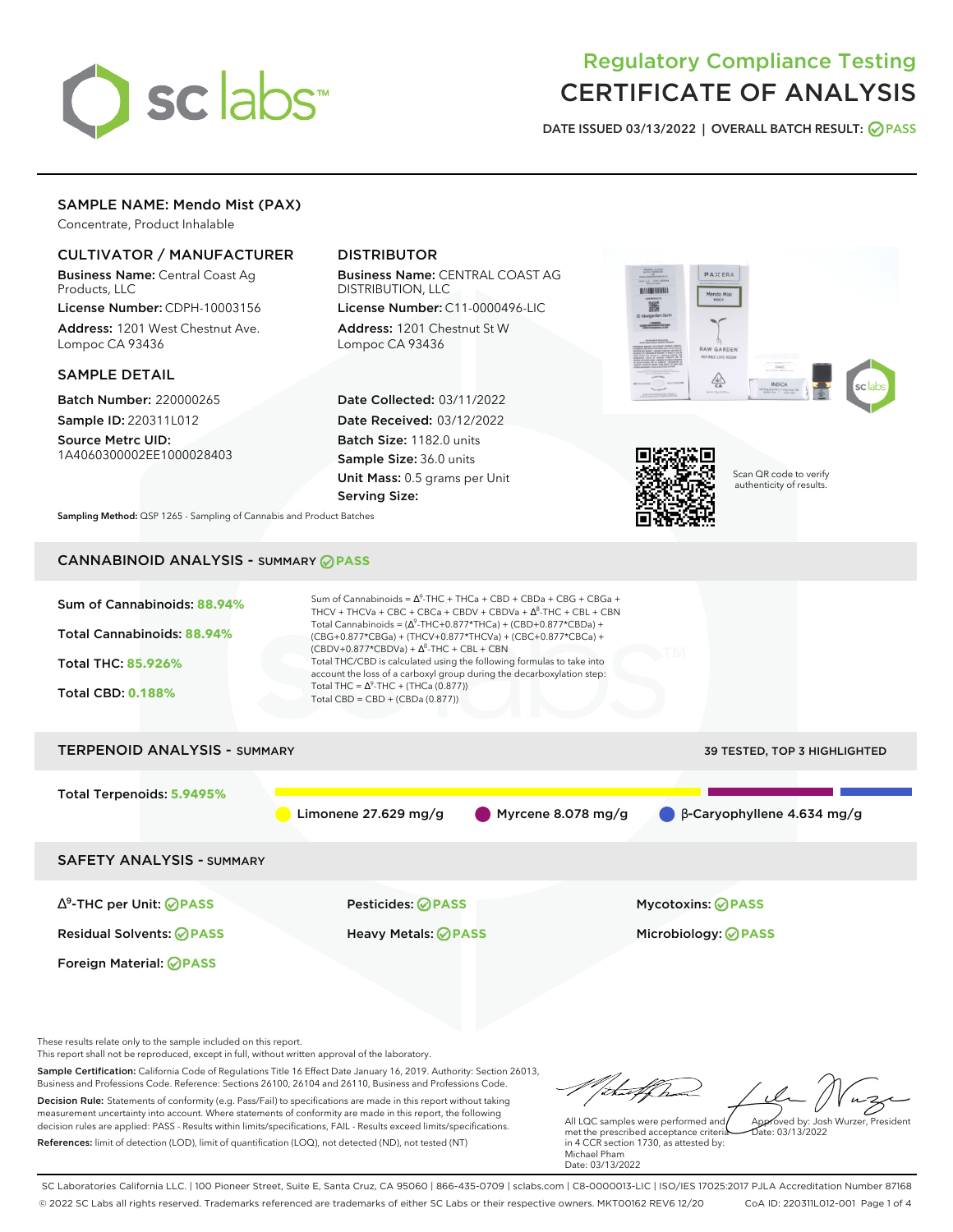



**MENDO MIST (PAX) | DATE ISSUED 03/13/2022 | OVERALL BATCH RESULT: PASS**

#### **CANNABINOID TEST RESULTS** - 03/12/2022 **PASS**

Tested by high-performance liquid chromatography with diode-array detection (HPLC-DAD). **Method:** QSP 1157 - Analysis of Cannabinoids by HPLC-DAD

#### TOTAL CANNABINOIDS: **88.94%**

Total Cannabinoids (Total THC) + (Total CBD) + (Total CBG) + (Total THCV) + (Total CBC) +  $(Total CBDV) +  $\Delta^8$ -THC + CBL + CBN$ 

TOTAL THC: **85.926%** Total THC (Δ<sup>9</sup>-THC+0.877\*THCa)

TOTAL CBD: **0.188%**

Total CBD (CBD+0.877\*CBDa)

TOTAL CBG: 1.991% Total CBG (CBG+0.877\*CBGa)

TOTAL THCV: 0.44% Total THCV (THCV+0.877\*THCVa)

TOTAL CBC: ND Total CBC (CBC+0.877\*CBCa)

TOTAL CBDV: ND Total CBDV (CBDV+0.877\*CBDVa)

| <b>COMPOUND</b> | LOD/LOQ<br>(mg/g)          | <b>MEASUREMENT</b><br><b>UNCERTAINTY</b><br>(mg/g) | <b>RESULT</b><br>(mg/g) | <b>RESULT</b><br>(%) |
|-----------------|----------------------------|----------------------------------------------------|-------------------------|----------------------|
| $\wedge^9$ -THC | 0.06 / 0.26                | ±23.028                                            | 859.26                  | 85.926               |
| <b>CBG</b>      | 0.06/0.19                  | ±0.611                                             | 19.91                   | 1.991                |
| <b>THCV</b>     | 0.1/0.2                    | ±0.17                                              | 4.4                     | 0.44                 |
| <b>CBN</b>      | 0.1/0.3                    | ±0.20                                              | 4.0                     | 0.40                 |
| <b>CBD</b>      | 0.07/0.29                  | ±0.068                                             | 1.88                    | 0.188                |
| $\Delta^8$ -THC | 0.1 / 0.4                  | N/A                                                | <b>ND</b>               | <b>ND</b>            |
| <b>THCa</b>     | 0.05/0.14                  | N/A                                                | <b>ND</b>               | <b>ND</b>            |
| <b>THCVa</b>    | 0.07/0.20                  | N/A                                                | <b>ND</b>               | <b>ND</b>            |
| <b>CBDa</b>     | 0.02/0.19                  | N/A                                                | <b>ND</b>               | <b>ND</b>            |
| <b>CBDV</b>     | 0.04 / 0.15                | N/A                                                | <b>ND</b>               | <b>ND</b>            |
| <b>CBDVa</b>    | 0.03/0.53                  | N/A                                                | <b>ND</b>               | <b>ND</b>            |
| <b>CBGa</b>     | 0.1/0.2                    | N/A                                                | <b>ND</b>               | <b>ND</b>            |
| <b>CBL</b>      | 0.06 / 0.24                | N/A                                                | <b>ND</b>               | <b>ND</b>            |
| <b>CBC</b>      | 0.2 / 0.5                  | N/A                                                | <b>ND</b>               | <b>ND</b>            |
| <b>CBCa</b>     | 0.07 / 0.28                | N/A                                                | <b>ND</b>               | <b>ND</b>            |
|                 | <b>SUM OF CANNABINOIDS</b> |                                                    | 889.4 mg/g              | 88.94%               |

#### **UNIT MASS: 0.5 grams per Unit**

| $\Delta^9$ -THC per Unit               | 1100 per-package limit | 429.63 mg/unit | <b>PASS</b> |
|----------------------------------------|------------------------|----------------|-------------|
| <b>Total THC per Unit</b>              |                        | 429.63 mg/unit |             |
| <b>CBD</b> per Unit                    |                        | $0.94$ mg/unit |             |
| <b>Total CBD per Unit</b>              |                        | $0.94$ mg/unit |             |
| <b>Sum of Cannabinoids</b><br>per Unit |                        | 444.7 mg/unit  |             |
| <b>Total Cannabinoids</b><br>per Unit  |                        | 444.7 mg/unit  |             |

| <b>COMPOUND</b>         | <b>LOD/LOQ</b><br>(mg/g) | <b>UNCERTAINTY</b><br>(mg/g) | <b>RESULT</b><br>(mg/g)                         | <b>RESULT</b><br>$(\%)$ |
|-------------------------|--------------------------|------------------------------|-------------------------------------------------|-------------------------|
| Limonene                | 0.005 / 0.016            | ±0.3067                      | 27.629                                          | 2.7629                  |
| <b>Myrcene</b>          | 0.008 / 0.025            | ±0.0808                      | 8.078                                           | 0.8078                  |
| β-Caryophyllene         | 0.004 / 0.012            | ±0.1284                      | 4.634                                           | 0.4634                  |
| $\beta$ -Pinene         | 0.004 / 0.014            | ±0.0350                      | 3.928                                           | 0.3928                  |
| Terpinolene             | 0.008 / 0.026            | ±0.0562                      | 3.535                                           | 0.3535                  |
| $\alpha$ -Pinene        | 0.005 / 0.017            | ±0.0188                      | 2.800                                           | 0.2800                  |
| β-Ocimene               | 0.006 / 0.020            | ±0.0557                      | 2.228                                           | 0.2228                  |
| Linalool                | 0.009 / 0.032            | ±0.0474                      | 1.602                                           | 0.1602                  |
| Fenchol                 | 0.010 / 0.034            | ±0.0355                      | 1.179                                           | 0.1179                  |
| α-Humulene              | 0.009/0.029              | ±0.0269                      | 1.075                                           | 0.1075                  |
| Terpineol               | 0.009 / 0.031            | ±0.0291                      | 0.609                                           | 0.0609                  |
| Camphene                | 0.005 / 0.015            | ±0.0045                      | 0.495                                           | 0.0495                  |
| trans-β-Farnesene       | 0.008 / 0.025            | ±0.0107                      | 0.389                                           | 0.0389                  |
| Valencene               | 0.009 / 0.030            | ±0.0096                      | 0.179                                           | 0.0179                  |
| <b>Borneol</b>          | 0.005 / 0.016            | ±0.0057                      | 0.175                                           | 0.0175                  |
| Fenchone                | 0.009 / 0.028            | ±0.0037                      | 0.165                                           | 0.0165                  |
| $\alpha$ -Phellandrene  | 0.006 / 0.020            | ±0.0016                      | 0.154                                           | 0.0154                  |
| $\alpha$ -Terpinene     | 0.005 / 0.017            | ±0.0013                      | 0.112                                           | 0.0112                  |
| $\Delta^3$ -Carene      | 0.005 / 0.018            | ±0.0012                      | 0.109                                           | 0.0109                  |
| $\gamma$ -Terpinene     | 0.006 / 0.018            | ±0.0013                      | 0.095                                           | 0.0095                  |
| Guaiol                  | 0.009 / 0.030            | ±0.0025                      | 0.067                                           | 0.0067                  |
| Nerolidol               | 0.006 / 0.019            | ±0.0029                      | 0.060                                           | 0.0060                  |
| Citronellol             | 0.003 / 0.010            | ±0.0019                      | 0.049                                           | 0.0049                  |
| $\alpha$ -Bisabolol     | 0.008 / 0.026            | ±0.0020                      | 0.048                                           | 0.0048                  |
| Caryophyllene<br>Oxide  | 0.010 / 0.033            | ±0.0013                      | 0.035                                           | 0.0035                  |
| Geraniol                | 0.002 / 0.007            | ±0.0009                      | 0.026                                           | 0.0026                  |
| Eucalyptol              | 0.006 / 0.018            | ±0.0005                      | 0.023                                           | 0.0023                  |
| p-Cymene                | 0.005 / 0.016            | ±0.0004                      | 0.017                                           | 0.0017                  |
| Sabinene                | 0.004 / 0.014            | N/A                          | <loq< th=""><th><loq< th=""></loq<></th></loq<> | <loq< th=""></loq<>     |
| Sabinene Hydrate        | 0.006 / 0.022            | N/A                          | $<$ LOQ                                         | $<$ LOQ                 |
| Isoborneol              | 0.004 / 0.012            | N/A                          | <loq< th=""><th><loq< th=""></loq<></th></loq<> | <loq< th=""></loq<>     |
| Nerol                   | 0.003 / 0.011            | N/A                          | <loq< th=""><th><loq< th=""></loq<></th></loq<> | <loq< th=""></loq<>     |
| Cedrol                  | 0.008 / 0.027            | N/A                          | $<$ LOQ                                         | $<$ LOQ                 |
| Isopulegol              | 0.005 / 0.016            | N/A                          | <b>ND</b>                                       | ND                      |
| Camphor                 | 0.006 / 0.019            | N/A                          | ND                                              | <b>ND</b>               |
| Menthol                 | 0.008 / 0.025            | N/A                          | <b>ND</b>                                       | <b>ND</b>               |
| Pulegone                | 0.003 / 0.011            | N/A                          | <b>ND</b>                                       | ND                      |
| <b>Geranyl Acetate</b>  | 0.004 / 0.014            | N/A                          | ND                                              | ND                      |
| $\alpha$ -Cedrene       | 0.005 / 0.016            | N/A                          | <b>ND</b>                                       | ND                      |
| <b>TOTAL TERPENOIDS</b> |                          |                              | 59.495 mg/g                                     | 5.9495%                 |

SC Laboratories California LLC. | 100 Pioneer Street, Suite E, Santa Cruz, CA 95060 | 866-435-0709 | sclabs.com | C8-0000013-LIC | ISO/IES 17025:2017 PJLA Accreditation Number 87168 © 2022 SC Labs all rights reserved. Trademarks referenced are trademarks of either SC Labs or their respective owners. MKT00162 REV6 12/20 CoA ID: 220311L012-001 Page 2 of 4

#### **TERPENOID TEST RESULTS** - 03/13/2022

Terpene analysis utilizing gas chromatography-flame ionization detection (GC-FID). **Method:** QSP 1192 - Analysis of Terpenoids by GC-FID

**MEASUREMENT**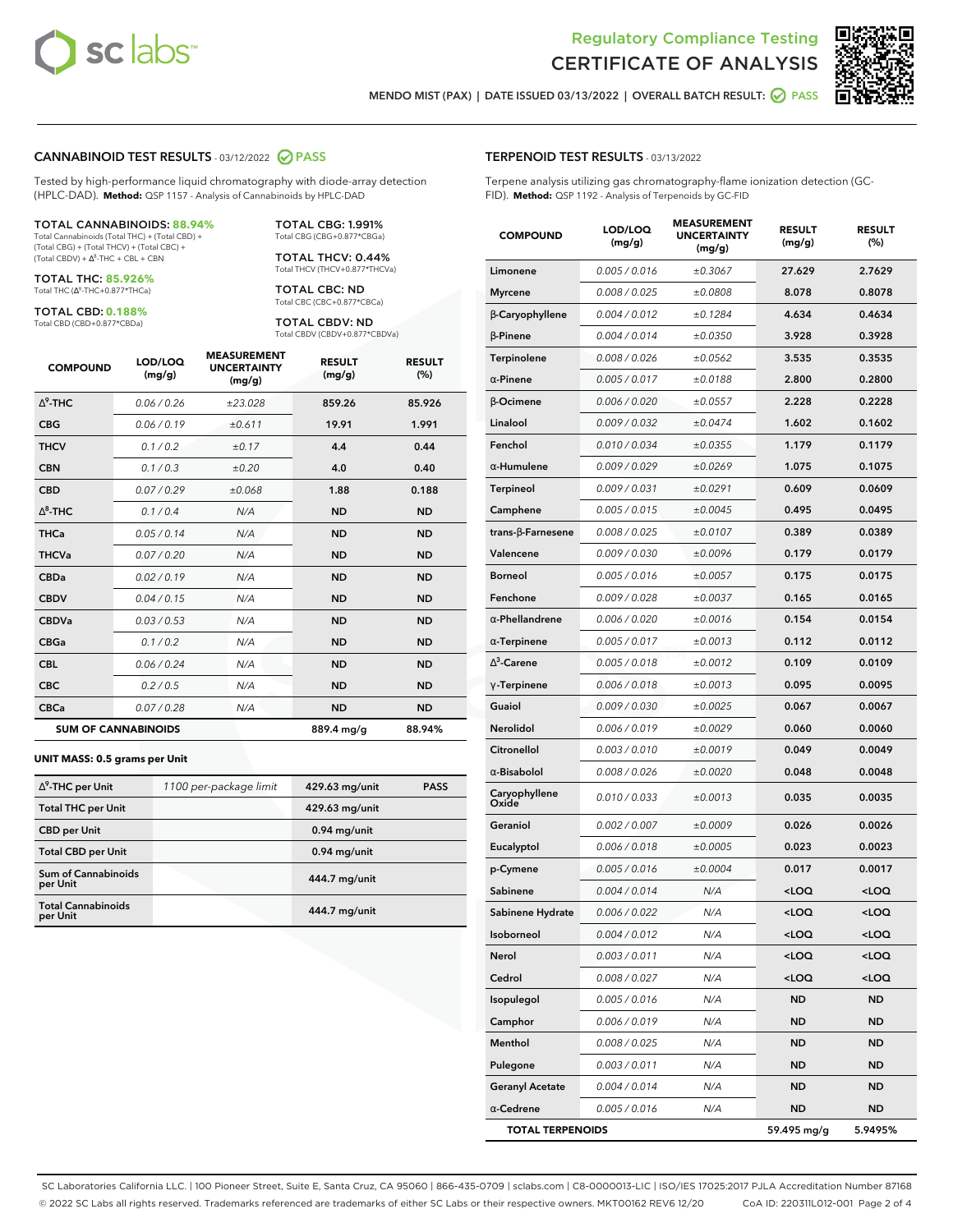



**MENDO MIST (PAX) | DATE ISSUED 03/13/2022 | OVERALL BATCH RESULT: PASS**

#### **CATEGORY 1 PESTICIDE TEST RESULTS** - 03/13/2022 **PASS**

Pesticide and plant growth regulator analysis utilizing high-performance liquid chromatography-mass spectrometry (HPLC-MS) or gas chromatography-mass spectrometry (GC-MS). \*GC-MS utilized where indicated. **Method:** QSP 1212 - Analysis of Pesticides and Mycotoxins by LC-MS or QSP 1213 - Analysis of Pesticides by GC-MS

| 0.03 / 0.08<br><b>ND</b><br>Aldicarb<br>$\ge$ LOD<br>N/A<br><b>PASS</b><br>Carbofuran<br>0.02 / 0.05<br>$>$ LOD<br>N/A<br><b>ND</b><br><b>PASS</b><br>Chlordane*<br>0.03 / 0.08<br>N/A<br><b>ND</b><br><b>PASS</b><br>$\geq$ LOD<br>Chlorfenapyr*<br>0.03/0.10<br>N/A<br><b>ND</b><br><b>PASS</b><br>$\geq$ LOD<br>N/A<br><b>ND</b><br><b>PASS</b><br>Chlorpyrifos<br>0.02/0.06<br>$>$ LOD<br>0.02 / 0.07<br><b>PASS</b><br>Coumaphos<br>$\ge$ LOD<br>N/A<br><b>ND</b><br>Daminozide<br>0.02 / 0.07<br>N/A<br><b>PASS</b><br>$\ge$ LOD<br><b>ND</b><br><b>Dichlorvos</b><br>0.03/0.09<br>N/A<br>$\ge$ LOD<br><b>ND</b><br><b>PASS</b><br>(DDVP)<br>0.03 / 0.08<br><b>ND</b><br>Dimethoate<br>$>$ LOD<br>N/A<br><b>PASS</b><br>0.03/0.10<br><b>ND</b><br><b>PASS</b><br>Ethoprophos<br>$>$ LOD<br>N/A<br>0.02 / 0.06<br>N/A<br><b>ND</b><br><b>PASS</b><br>Etofenprox<br>$\ge$ LOD<br>0.03 / 0.08<br>N/A<br><b>ND</b><br><b>PASS</b><br>Fenoxycarb<br>$\ge$ LOD<br>0.03 / 0.08<br><b>ND</b><br><b>PASS</b><br>Fipronil<br>$\ge$ LOD<br>N/A<br>Imazalil<br>0.02 / 0.06<br>N/A<br><b>ND</b><br>$\ge$ LOD<br><b>PASS</b><br><b>Methiocarb</b><br>0.02 / 0.07<br>$\ge$ LOD<br>N/A<br><b>ND</b><br><b>PASS</b><br>Parathion-methyl<br>0.03/0.10<br>$>$ LOD<br>N/A<br><b>ND</b><br><b>PASS</b><br>0.03/0.09<br>N/A<br><b>ND</b><br><b>PASS</b><br><b>Mevinphos</b><br>$\ge$ LOD<br>Paclobutrazol<br>0.02 / 0.05<br>N/A<br><b>ND</b><br><b>PASS</b><br>$\ge$ LOD<br>0.03/0.09<br>$>$ LOD<br>N/A<br><b>ND</b><br><b>PASS</b><br>Propoxur<br>0.03 / 0.08<br>$\ge$ LOD<br>N/A<br><b>ND</b><br><b>PASS</b><br>Spiroxamine<br>0.03/0.10<br>N/A<br><b>ND</b><br><b>PASS</b><br>Thiacloprid<br>$\ge$ LOD | <b>COMPOUND</b> | LOD/LOQ<br>$(\mu g/g)$ | <b>ACTION</b><br><b>LIMIT</b><br>$(\mu g/g)$ | <b>MEASUREMENT</b><br><b>UNCERTAINTY</b><br>$(\mu g/g)$ | <b>RESULT</b><br>$(\mu g/g)$ | <b>RESULT</b> |
|-------------------------------------------------------------------------------------------------------------------------------------------------------------------------------------------------------------------------------------------------------------------------------------------------------------------------------------------------------------------------------------------------------------------------------------------------------------------------------------------------------------------------------------------------------------------------------------------------------------------------------------------------------------------------------------------------------------------------------------------------------------------------------------------------------------------------------------------------------------------------------------------------------------------------------------------------------------------------------------------------------------------------------------------------------------------------------------------------------------------------------------------------------------------------------------------------------------------------------------------------------------------------------------------------------------------------------------------------------------------------------------------------------------------------------------------------------------------------------------------------------------------------------------------------------------------------------------------------------------------------------------------------------------------------------------------|-----------------|------------------------|----------------------------------------------|---------------------------------------------------------|------------------------------|---------------|
|                                                                                                                                                                                                                                                                                                                                                                                                                                                                                                                                                                                                                                                                                                                                                                                                                                                                                                                                                                                                                                                                                                                                                                                                                                                                                                                                                                                                                                                                                                                                                                                                                                                                                           |                 |                        |                                              |                                                         |                              |               |
|                                                                                                                                                                                                                                                                                                                                                                                                                                                                                                                                                                                                                                                                                                                                                                                                                                                                                                                                                                                                                                                                                                                                                                                                                                                                                                                                                                                                                                                                                                                                                                                                                                                                                           |                 |                        |                                              |                                                         |                              |               |
|                                                                                                                                                                                                                                                                                                                                                                                                                                                                                                                                                                                                                                                                                                                                                                                                                                                                                                                                                                                                                                                                                                                                                                                                                                                                                                                                                                                                                                                                                                                                                                                                                                                                                           |                 |                        |                                              |                                                         |                              |               |
|                                                                                                                                                                                                                                                                                                                                                                                                                                                                                                                                                                                                                                                                                                                                                                                                                                                                                                                                                                                                                                                                                                                                                                                                                                                                                                                                                                                                                                                                                                                                                                                                                                                                                           |                 |                        |                                              |                                                         |                              |               |
|                                                                                                                                                                                                                                                                                                                                                                                                                                                                                                                                                                                                                                                                                                                                                                                                                                                                                                                                                                                                                                                                                                                                                                                                                                                                                                                                                                                                                                                                                                                                                                                                                                                                                           |                 |                        |                                              |                                                         |                              |               |
|                                                                                                                                                                                                                                                                                                                                                                                                                                                                                                                                                                                                                                                                                                                                                                                                                                                                                                                                                                                                                                                                                                                                                                                                                                                                                                                                                                                                                                                                                                                                                                                                                                                                                           |                 |                        |                                              |                                                         |                              |               |
|                                                                                                                                                                                                                                                                                                                                                                                                                                                                                                                                                                                                                                                                                                                                                                                                                                                                                                                                                                                                                                                                                                                                                                                                                                                                                                                                                                                                                                                                                                                                                                                                                                                                                           |                 |                        |                                              |                                                         |                              |               |
|                                                                                                                                                                                                                                                                                                                                                                                                                                                                                                                                                                                                                                                                                                                                                                                                                                                                                                                                                                                                                                                                                                                                                                                                                                                                                                                                                                                                                                                                                                                                                                                                                                                                                           |                 |                        |                                              |                                                         |                              |               |
|                                                                                                                                                                                                                                                                                                                                                                                                                                                                                                                                                                                                                                                                                                                                                                                                                                                                                                                                                                                                                                                                                                                                                                                                                                                                                                                                                                                                                                                                                                                                                                                                                                                                                           |                 |                        |                                              |                                                         |                              |               |
|                                                                                                                                                                                                                                                                                                                                                                                                                                                                                                                                                                                                                                                                                                                                                                                                                                                                                                                                                                                                                                                                                                                                                                                                                                                                                                                                                                                                                                                                                                                                                                                                                                                                                           |                 |                        |                                              |                                                         |                              |               |
|                                                                                                                                                                                                                                                                                                                                                                                                                                                                                                                                                                                                                                                                                                                                                                                                                                                                                                                                                                                                                                                                                                                                                                                                                                                                                                                                                                                                                                                                                                                                                                                                                                                                                           |                 |                        |                                              |                                                         |                              |               |
|                                                                                                                                                                                                                                                                                                                                                                                                                                                                                                                                                                                                                                                                                                                                                                                                                                                                                                                                                                                                                                                                                                                                                                                                                                                                                                                                                                                                                                                                                                                                                                                                                                                                                           |                 |                        |                                              |                                                         |                              |               |
|                                                                                                                                                                                                                                                                                                                                                                                                                                                                                                                                                                                                                                                                                                                                                                                                                                                                                                                                                                                                                                                                                                                                                                                                                                                                                                                                                                                                                                                                                                                                                                                                                                                                                           |                 |                        |                                              |                                                         |                              |               |
|                                                                                                                                                                                                                                                                                                                                                                                                                                                                                                                                                                                                                                                                                                                                                                                                                                                                                                                                                                                                                                                                                                                                                                                                                                                                                                                                                                                                                                                                                                                                                                                                                                                                                           |                 |                        |                                              |                                                         |                              |               |
|                                                                                                                                                                                                                                                                                                                                                                                                                                                                                                                                                                                                                                                                                                                                                                                                                                                                                                                                                                                                                                                                                                                                                                                                                                                                                                                                                                                                                                                                                                                                                                                                                                                                                           |                 |                        |                                              |                                                         |                              |               |
|                                                                                                                                                                                                                                                                                                                                                                                                                                                                                                                                                                                                                                                                                                                                                                                                                                                                                                                                                                                                                                                                                                                                                                                                                                                                                                                                                                                                                                                                                                                                                                                                                                                                                           |                 |                        |                                              |                                                         |                              |               |
|                                                                                                                                                                                                                                                                                                                                                                                                                                                                                                                                                                                                                                                                                                                                                                                                                                                                                                                                                                                                                                                                                                                                                                                                                                                                                                                                                                                                                                                                                                                                                                                                                                                                                           |                 |                        |                                              |                                                         |                              |               |
|                                                                                                                                                                                                                                                                                                                                                                                                                                                                                                                                                                                                                                                                                                                                                                                                                                                                                                                                                                                                                                                                                                                                                                                                                                                                                                                                                                                                                                                                                                                                                                                                                                                                                           |                 |                        |                                              |                                                         |                              |               |
|                                                                                                                                                                                                                                                                                                                                                                                                                                                                                                                                                                                                                                                                                                                                                                                                                                                                                                                                                                                                                                                                                                                                                                                                                                                                                                                                                                                                                                                                                                                                                                                                                                                                                           |                 |                        |                                              |                                                         |                              |               |
|                                                                                                                                                                                                                                                                                                                                                                                                                                                                                                                                                                                                                                                                                                                                                                                                                                                                                                                                                                                                                                                                                                                                                                                                                                                                                                                                                                                                                                                                                                                                                                                                                                                                                           |                 |                        |                                              |                                                         |                              |               |
|                                                                                                                                                                                                                                                                                                                                                                                                                                                                                                                                                                                                                                                                                                                                                                                                                                                                                                                                                                                                                                                                                                                                                                                                                                                                                                                                                                                                                                                                                                                                                                                                                                                                                           |                 |                        |                                              |                                                         |                              |               |

#### **CATEGORY 2 PESTICIDE TEST RESULTS** - 03/13/2022 **PASS**

| <b>COMPOUND</b>          | LOD/LOO<br>$(\mu g/g)$ | <b>ACTION</b><br><b>LIMIT</b><br>(µg/g) | <b>MEASUREMENT</b><br><b>UNCERTAINTY</b><br>$(\mu g/g)$ | <b>RESULT</b><br>$(\mu g/g)$ | <b>RESULT</b> |  |
|--------------------------|------------------------|-----------------------------------------|---------------------------------------------------------|------------------------------|---------------|--|
| Abamectin                | 0.03/0.10              | 0.1                                     | N/A                                                     | <b>ND</b>                    | <b>PASS</b>   |  |
| Acephate                 | 0.02/0.07              | 0.1                                     | N/A                                                     | <b>ND</b>                    | <b>PASS</b>   |  |
| Acequinocyl              | 0.02/0.07              | 0.1                                     | N/A                                                     | <b>ND</b>                    | <b>PASS</b>   |  |
| Acetamiprid              | 0.02/0.05              | 0.1                                     | N/A                                                     | <b>ND</b>                    | <b>PASS</b>   |  |
| Azoxystrobin             | 0.02/0.07              | 0.1                                     | N/A                                                     | <b>ND</b>                    | <b>PASS</b>   |  |
| <b>Bifenazate</b>        | 0.01/0.04              | 0.1                                     | N/A                                                     | <b>ND</b>                    | <b>PASS</b>   |  |
| <b>Bifenthrin</b>        | 0.02/0.05              | 3                                       | N/A                                                     | <b>ND</b>                    | <b>PASS</b>   |  |
| <b>Boscalid</b>          | 0.03/0.09              | 0.1                                     | N/A                                                     | <b>ND</b>                    | <b>PASS</b>   |  |
| Captan                   | 0.19/0.57              | 0.7                                     | N/A                                                     | <b>ND</b>                    | <b>PASS</b>   |  |
| Carbaryl                 | 0.02/0.06              | 0.5                                     | N/A                                                     | <b>ND</b>                    | <b>PASS</b>   |  |
| Chlorantranilip-<br>role | 0.04/0.12              | 10                                      | N/A                                                     | <b>ND</b>                    | <b>PASS</b>   |  |
| Clofentezine             | 0.03/0.09              | 0.1                                     | N/A                                                     | <b>ND</b>                    | <b>PASS</b>   |  |

#### **CATEGORY 2 PESTICIDE TEST RESULTS** - 03/13/2022 continued

| <b>COMPOUND</b>               | LOD/LOQ<br>(µg/g) | <b>ACTION</b><br><b>LIMIT</b><br>(µg/g) | <b>MEASUREMENT</b><br><b>UNCERTAINTY</b><br>$(\mu g/g)$ | <b>RESULT</b><br>(µg/g) | <b>RESULT</b> |
|-------------------------------|-------------------|-----------------------------------------|---------------------------------------------------------|-------------------------|---------------|
| Cyfluthrin                    | 0.12 / 0.38       | 2                                       | N/A                                                     | <b>ND</b>               | <b>PASS</b>   |
| Cypermethrin                  | 0.11 / 0.32       | $\mathcal{I}$                           | N/A                                                     | <b>ND</b>               | <b>PASS</b>   |
| <b>Diazinon</b>               | 0.02 / 0.05       | 0.1                                     | N/A                                                     | <b>ND</b>               | <b>PASS</b>   |
| Dimethomorph                  | 0.03 / 0.09       | 2                                       | N/A                                                     | ND                      | <b>PASS</b>   |
| Etoxazole                     | 0.02 / 0.06       | 0.1                                     | N/A                                                     | ND                      | <b>PASS</b>   |
| Fenhexamid                    | 0.03 / 0.09       | 0.1                                     | N/A                                                     | <b>ND</b>               | <b>PASS</b>   |
| Fenpyroximate                 | 0.02 / 0.06       | 0.1                                     | N/A                                                     | <b>ND</b>               | <b>PASS</b>   |
| Flonicamid                    | 0.03 / 0.10       | 0.1                                     | N/A                                                     | <b>ND</b>               | <b>PASS</b>   |
| Fludioxonil                   | 0.03 / 0.10       | 0.1                                     | N/A                                                     | <b>ND</b>               | <b>PASS</b>   |
| Hexythiazox                   | 0.02 / 0.07       | 0.1                                     | N/A                                                     | <b>ND</b>               | <b>PASS</b>   |
| Imidacloprid                  | 0.04 / 0.11       | 5                                       | N/A                                                     | <b>ND</b>               | <b>PASS</b>   |
| Kresoxim-methyl               | 0.02 / 0.07       | 0.1                                     | N/A                                                     | ND                      | <b>PASS</b>   |
| Malathion                     | 0.03 / 0.09       | 0.5                                     | N/A                                                     | <b>ND</b>               | <b>PASS</b>   |
| Metalaxyl                     | 0.02 / 0.07       | $\overline{c}$                          | N/A                                                     | <b>ND</b>               | <b>PASS</b>   |
| Methomyl                      | 0.03 / 0.10       | $\mathcal{I}$                           | N/A                                                     | <b>ND</b>               | <b>PASS</b>   |
| Myclobutanil                  | 0.03/0.09         | 0.1                                     | N/A                                                     | <b>ND</b>               | <b>PASS</b>   |
| Naled                         | 0.02 / 0.07       | 0.1                                     | N/A                                                     | ND                      | <b>PASS</b>   |
| Oxamyl                        | 0.04 / 0.11       | 0.5                                     | N/A                                                     | ND                      | <b>PASS</b>   |
| Pentachloronitro-<br>benzene* | 0.03 / 0.09       | 0.1                                     | N/A                                                     | <b>ND</b>               | <b>PASS</b>   |
| Permethrin                    | 0.04 / 0.12       | 0.5                                     | N/A                                                     | <b>ND</b>               | <b>PASS</b>   |
| Phosmet                       | 0.03 / 0.10       | 0.1                                     | N/A                                                     | <b>ND</b>               | <b>PASS</b>   |
| Piperonyl<br><b>Butoxide</b>  | 0.02 / 0.07       | 3                                       | N/A                                                     | <b>ND</b>               | <b>PASS</b>   |
| Prallethrin                   | 0.03 / 0.08       | 0.1                                     | N/A                                                     | <b>ND</b>               | <b>PASS</b>   |
| Propiconazole                 | 0.02 / 0.07       | 0.1                                     | N/A                                                     | <b>ND</b>               | <b>PASS</b>   |
| Pyrethrins                    | 0.04 / 0.12       | 0.5                                     | N/A                                                     | ND                      | <b>PASS</b>   |
| Pyridaben                     | 0.02 / 0.07       | 0.1                                     | N/A                                                     | ND                      | <b>PASS</b>   |
| Spinetoram                    | 0.02 / 0.07       | 0.1                                     | N/A                                                     | <b>ND</b>               | <b>PASS</b>   |
| Spinosad                      | 0.02 / 0.07       | 0.1                                     | N/A                                                     | <b>ND</b>               | <b>PASS</b>   |
| Spiromesifen                  | 0.02 / 0.05       | 0.1                                     | N/A                                                     | <b>ND</b>               | PASS          |
| Spirotetramat                 | 0.02 / 0.06       | 0.1                                     | N/A                                                     | <b>ND</b>               | <b>PASS</b>   |
| Tebuconazole                  | 0.02 / 0.07       | 0.1                                     | N/A                                                     | <b>ND</b>               | <b>PASS</b>   |
| Thiamethoxam                  | 0.03 / 0.10       | 5                                       | N/A                                                     | ND                      | <b>PASS</b>   |
| Trifloxystrobin               | 0.03 / 0.08       | 0.1                                     | N/A                                                     | <b>ND</b>               | <b>PASS</b>   |

SC Laboratories California LLC. | 100 Pioneer Street, Suite E, Santa Cruz, CA 95060 | 866-435-0709 | sclabs.com | C8-0000013-LIC | ISO/IES 17025:2017 PJLA Accreditation Number 87168 © 2022 SC Labs all rights reserved. Trademarks referenced are trademarks of either SC Labs or their respective owners. MKT00162 REV6 12/20 CoA ID: 220311L012-001 Page 3 of 4